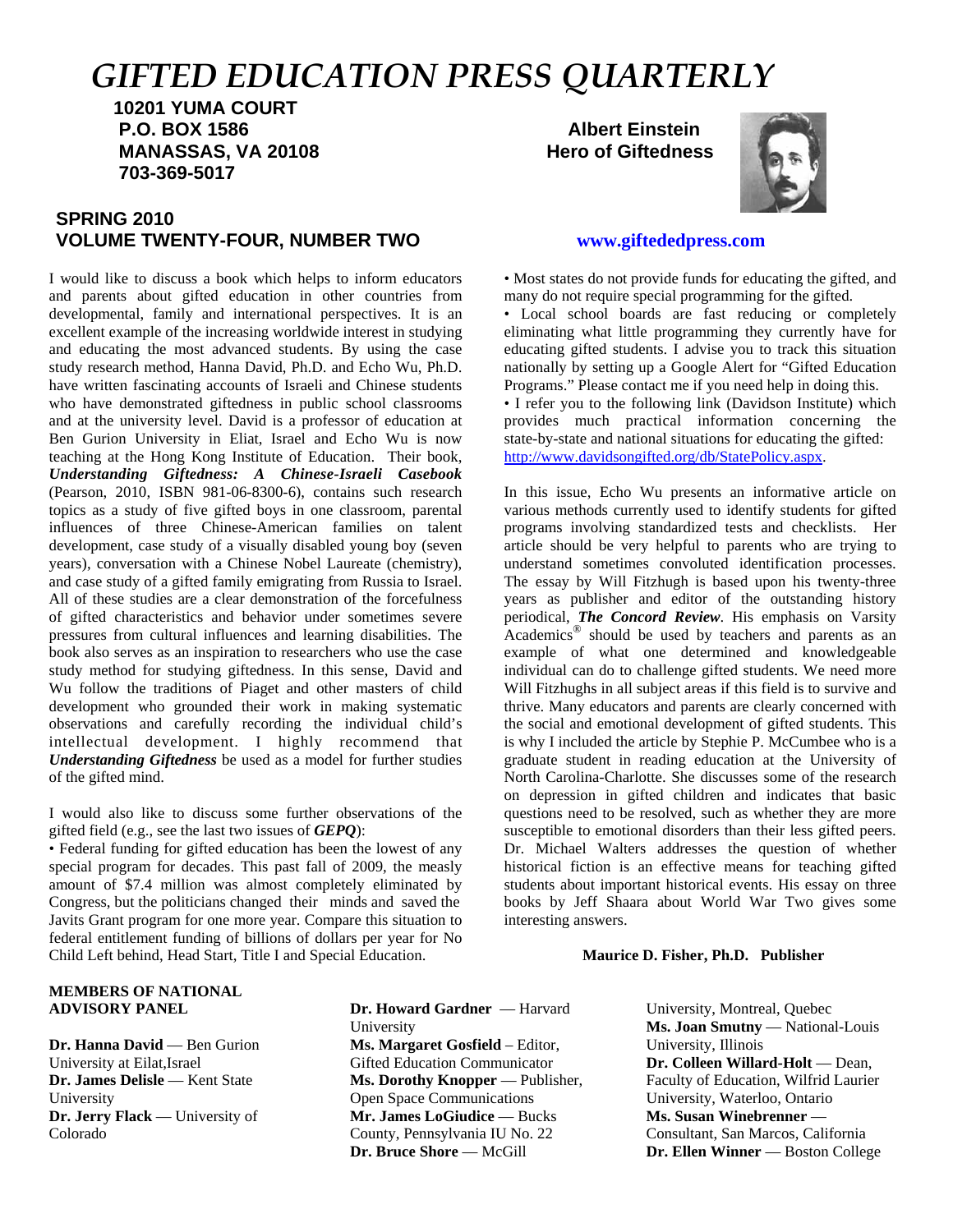# **Screening and Identifying Gifted Children: What All Educators and Parents Should Know Echo Wu Department of Early Childhood Education Hong Kong Institute of Education**

#### **Knowing and Not Knowing**

When I talk to teachers, parents and other practitioners about gifted education, one of the most frequently asked questions I have encountered is related to identification. It seems that people tend to know very well that early and timely intervention is likely to offer young gifted children more opportunities towards fulfilling their perceived potential, and such an early identification is a pivotal issue amongst other pertinent issues in educating the gifted and talented. However, not everyone clearly knows the identification procedures, the pros and cons of Multiple Intelligence (MI) tests, and the differences between screening and nominations. It is the purpose of this paper to address the above issues.

Identification of gifted and talented children is a process through which we attempt to become aware of students whose abilities, motivational patterns, self-esteem, creativity, and/or other capabilities are above average, and that differentiated educational services are needed to make possible the fulfillment of these children's potentials (Feldhusen, 1998). As a starting point of provisions for gifted education, identification is a critical data gathering process which helps educators and parents answer questions and thus make further decisions (Assouline, 2003). It is also crucial in helping us to see the specific gifts and talents of individual children so that they would have a chance to receive appropriate educational programs that meet their needs.

As giftedness and talents of young children may not always be easy to observe, one important question is: What are the best means for identifying them? Traditional IQ tests, MI tests, other screening tests and checklists are the most common instruments for identification. Performance evaluations, interviews, observations, and nominations are also major components of assessment tools. Apparently, no single instrument carries the assurance that it could function in certainty to identify gifted qualities among the whole childhood population.

This paper focuses on two major types of identification procedures: first, screening, as exemplified by tests and performance; and second, nomination. Screening is commonly classified as an objective procedure, which includes more than several varying measures. For instance, screening involves traditional standardized cognitive tests of general and creative ability, and non-traditional assessments such as behavioral checklists, products and performance evaluations. Nomination, which is normally considered as a subjective tool for identification, includes teacher, parent, peer, and/or student self nominations. The paper will begin with a brief account of traditional IQ tests and MI tests, and discuss the pros and cons of using these tests as identification tools. It will then explore using products and performance as screening options, and will also discuss how different nominations can be used for identification. I will conclude with a discussion of my own experiences with gifted children, and with some practical recommendations for identification gifted children.

#### **Screenings**

#### **Screening via Intelligence Tests**

Ever since the 1920s, or even before, many educators already regarded IQ as the most prominent and pervasive indicator of intelligence. Tannenbaum (1983) explains the reason for IQ's popularity is that it evaluates some of the most persistently cultivated abilities of children, and IQ focuses on skills developed in the course of children's experiences that are important for achievement in school.

In the last century, IQ tests commonly served to provide direction for educators to plan appropriate programs for gifted and talented children. Assouline (2003) argued that, "Although the general public, as well as some educators, sometimes criticize testing as an unnecessary education practice, there is strong evidence that testing should continue to be an integral part of the education of all students, and gifted students in particular" (p.144). Some other scholars also believe that IQ tests are reasonably reliable, and these tests can offer teachers and parents results obtained by an experienced tester.

Intelligence tests can be administered to individuals as well as groups. The major individual tests are the Wechsler Intelligence Scales (WIS), among which the Wechsler Preschool and Primary Scale of Intelligence (WPPSI) is for children between ages three and seven years-three months, and the Wechsler Intelligence Scale for Children (WISC) between six and sixteen years inclusive. Both tests can be completed without reading or writing. Subjects over 16 are tested with the Wechsler Adult Intelligence Scale (WAIS). Another commonly used IQ test is the Stanford-Binet Intelligence Scale (SBIS), which is also a verbal and performance task used to assess children's intelligence. In the recent decades, many other tests have become available such as group intelligence tests, achievement tests, and creativity tests, especially with the development of MI theories as represented by researchers such as Howard Gardner (1999) and Robert Sternberg (2003). In MI theory, Gardner questions the idea that intelligence is a single entity and that it can be measured simply via IQ tests. More research has been conducted by others in investigating new tools to identify the gifted and talented. For example, the empirical study of Bracken and Brown (2008) indicated that by using a Clinical Assessment of Behavior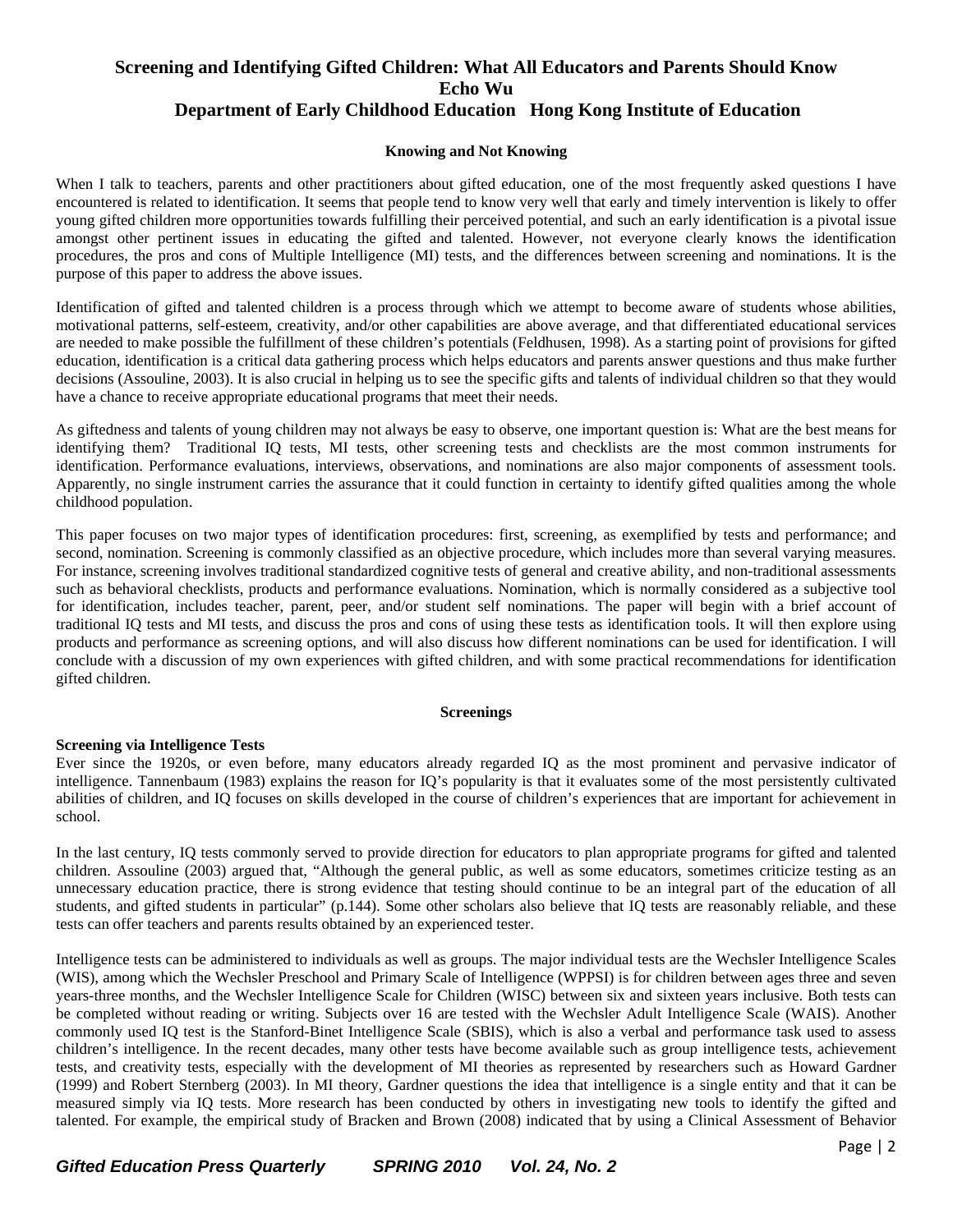tool for identification purposes, teachers were found to have more accurately identified gifted children from a pool of over 1,000 kindergartens students when compared to using other general abilities tests.

#### **Pros and Cons of IQ Tests**

While the value of intelligence tests can hardly be doubted, there are some disadvantages in using such tests as the single measure for identifying gifted and talented students. First, most IQ tests rely heavily on students' linguistic and logical-mathematical capabilities. These tests are unlikely to measure many other potential abilities, such as divergent thinking or artistic abilities.

Second, some researchers argue that IQ tests may not be as stable as once assumed. Testing experiences indicate that unstable results might be due to test errors, regression towards the mean, or a change in children's functioning levels as a result of their learning experiences.

Third, a serious weakness of some IQ tests is the ceiling effect, i.e., a child's abilities exceed the highest scores being set for that particular test. In consequence, that child's true capabilities under such a test are not ascertained. For example, some of the exceptionally gifted children in a study conducted by Gross (2004) scored above IQ 175 on the Binet, but scored below 150 on the WIS. This variance is ascribed to the fact that the Binet test has a higher ceiling.

Fourth, IQ tests frequently produce different results for different groups in terms of ethnicity, cultural background, social-economic status, and it seems easier to find talents among one group than another. Particularly, IQ tests may not be valid and fair for identifying minority students. Additionally, giving individual IQ tests are a costly process since they require a highly trained professional to conduct, to score, and to interpret test results (Linden & Hoover, 1994).

In spite of all its limitations, IQ tests still have an important role in identifying gifted and talented children, and should continue to be a crucial part of gifted education. Therefore, total rejection of IQ tests in school programs is not recommended.

#### **Screening via Products and Performance**

Another screening tool is authentic assessment, which can examine students' actual abilities, learning products and performance in specific subject areas. Such a screening process includes a variety of methods — parent and teacher checklists, portfolios, projects, and observations.

Parent checklists are very important, especially for the early identification of gifted children. This is probably due to the fact that young children are closely attached to their parents and other family members. They are influenced more by parents than by anyone else at early stages of cognitive and behavioral development. In addition, parents understand children's strengths and intrinsic motivations, which may not be demonstrated in school. Meanwhile, teacher checklists are most popular in the identification process during school years, when children spend more time in school. However, both teacher and parent checklists have potential problems, either being too general to provide valuable information for identification purposes, or not including the traits of underachieving gifted students. For instance, some gifted children tend to hide their high abilities in order to win acceptance of their peers and teachers, which definitely makes it harder for teachers to find their potential.

Portfolios are another instrument for gathering information on students' development so as to gain insights into their academic, social and emotional development, and for identifying the gifted and talented. Portfolios may provide regular classroom teachers with instruments for observing, recording and storing examples of students' work, and they may also offer reflective information which helps in identifying specific student characteristics.

With respect to the use of performances in the screening process, children's performances in general and in specific assignments are commonly used for identifying giftedness and talents (e.g., Fisher, 2009). One of the advantages may well be that such performances are not limited to academic areas, but can occur in many other areas including sports, music, arts, and so on. Usually, high academic achievement or a truly artistic or creative artifact produced by a child indicates his/her likelihood of being gifted. However, low or ordinary grades or performance do not necessarily mean that a child is not gifted. It is understandable that children vary in their approaches to testing procedures and to the test examiners. Some children's personalities may stop them from being easy and comfortable during tests, and this may affect their performance, not only on IQ tests but also in general classroom tests. Furthermore, research has revealed that children may experience various constraints such as lack of motivation, fatigue or illness, poor reading skills, insufficient acquaintance with English, and a variety of behavioral problems. Any of these factors may interfere with their performance.

Plainly, just as we cannot rely solely on IQ tests or on other tests for identifying giftedness or talents, the process of identification cannot over-emphasize products or children's performances. Otherwise, not only could a large number of gifted and talented underachievers be screened out of special programs for these children, but some children with average potentials (who perform well occasionally) could be placed in gifted programs, and endure unnecessary pressures from a challenging learning environment.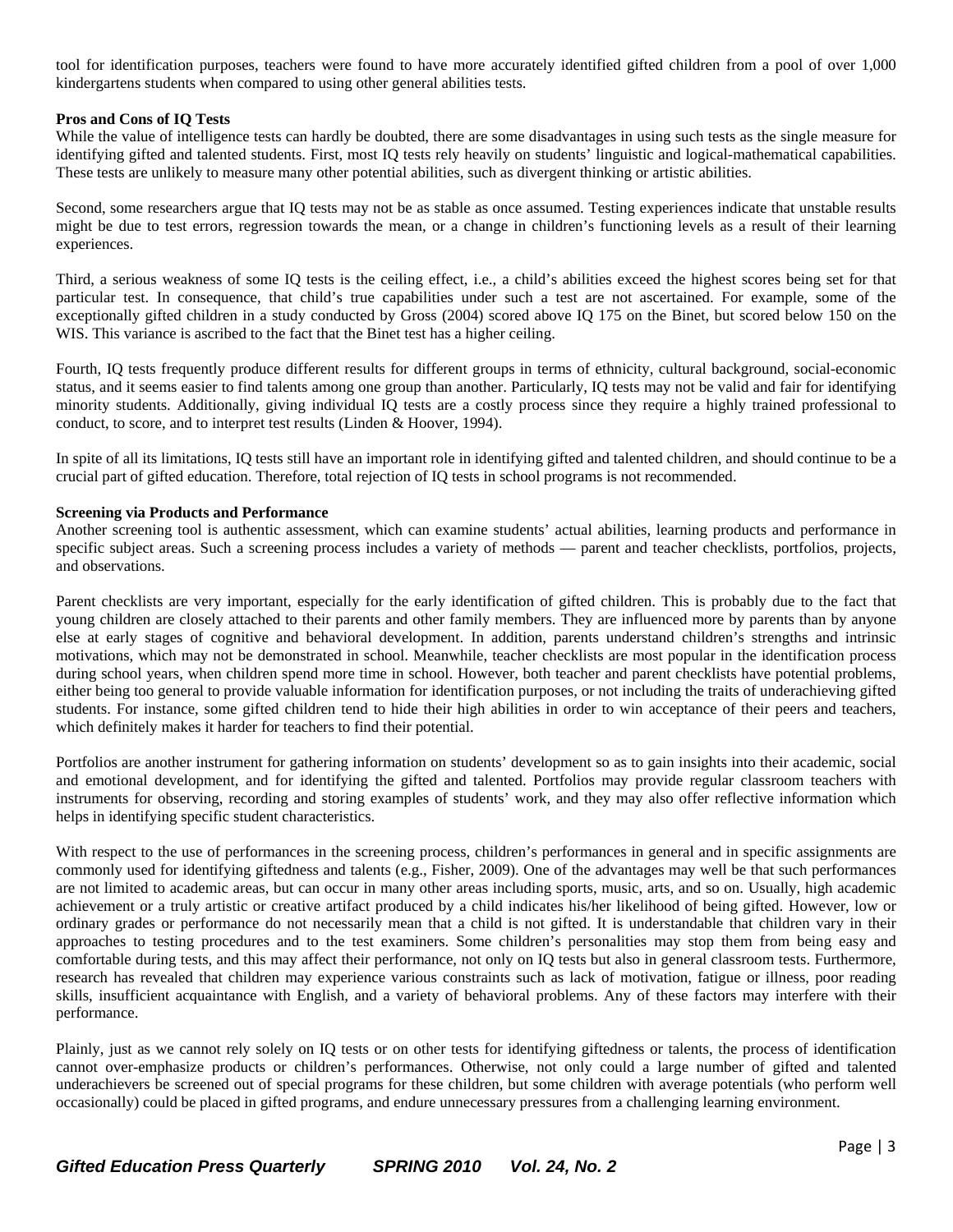#### **Nominations**

#### **Teacher Nomination**

Nominations can be made by parents, teachers, peers, and students themselves. The use of nominations in identifying gifted and talented students has been very popular in the past, and indeed, the most common means of identification of gifted children in the first half of the last century was through teacher nomination. The reason is that teacher nomination was regarded as a tool that offers teachers information about gifted and talented children that may not be detected by other means such as tests. For instance, a teacher may observe a child's extraordinary leadership ability within the classroom, while tests may fail to assess such abilities adequately or at all.

An advantage of teacher nomination is that a teacher may well address a child's specific strengths regarding academic and/or nonacademic achievement on subjects such as math, physics, music, arts, or physical education. Another advantage of teacher nomination is a child's gender, age, and ethnicity differences may also be taken into account by the teacher. They are usually not assessed by standardized tests.

#### **Parent Nomination**

Similar to parent checklists, it is believed that parents are also considerably effective in nominating gifted children in their early years. Each day, children are with their parents or other family members for many hours, involving experiences that may allow them to informally manifest their giftedness or talents in the presence of these adults. Specifically, parents know about children's strengths and/or weaknesses better than others do before children start school, and in many cases their observations are accurate and reliable. For instance, they may identify children's gifts in oral language, reading, persistence, motivation or creativity.

#### **Peer Nomination**

Nomination by peers can also be helpful in addressing gifted behaviors that may be exhibited by potentially gifted students but may go unnoticed by their teachers (Feldhusen, Asher, & Hoover, 1984). Particularly, research indicates that peer nomination can be valuable in finding students with extraordinary social skills or leadership potential. It should be noted that peer nomination forms are generally used to supplement information gathered through more traditional assessment techniques. Peer nomination may strengthen identification procedures by supplementing information gathered with standardized tests, parent and teacher nominations, and other alternative identification tools.

#### **Self Nomination**

Some scholars (i.e., Richert, 1993) believe that self nomination can be a successful tool in identifying gifted and talented children starting at a later stage in primary education. Students can express their interests in different subjects and/or programs, and may also understand their own strengths, intrinsic motivation, and creativity. However, the most distinct disadvantage of self nomination is that gifted and talented students may not nominate themselves because they are underachievers or have low self-esteem.

It is suggested by researchers that when using nomination as a tool for identification, teacher, parent, peer, and/or self nominations should be combined. Ideally, a child should be nominated by more than one teacher, parent, or peer. "The greater the number of nomination sources, the greater is our confidence that a youth is indeed talented and merits further consideration" (Feldhusen, 1998, p.202). It is necessary, before using nomination procedures, that in-service workshops concerning the nature and characteristics of giftedness and talents should be held for teachers, parents, or students so that they would have a more accurate understanding of giftedness.

#### **Potential Problems of Nominations**

Regardless of the advantages of nomination, researchers have found some serious disadvantages. First, teachers or parents without training have difficulty in nominating gifted children. For instance, many teachers (without receiving special preparation) are not interested in, or they are even hostile towards gifted education. One of the most distinct characteristics of gifted and creative individuals is overexcitability (Tieso, 2007), but without a proper understanding of giftedness, and awareness of overexcitability, teachers may not be able to identify gifted students who have demonstrated learning disabilities or behavioral problems.

Second, gifted children who underachieve in school can easily be excluded from a gifted program. In other words, persons such as Einstein, Edison, and Churchill would be ruled out by teacher nomination, given that they did not perform well in class. Studies indicate that few teachers are willing to nominate students as being gifted if these students have patterns of problem behavior or low self-esteem, even if they may be highly gifted in specific areas. Teachers may also tend to favor students who are cooperative, and who do their homework well, neatly, and on time. Meanwhile, the extremely bright or creative, curious, and questioning students, who may be stubborn and rule-breaking, are not likely to be their teachers' favorites, but they may well be highly gifted.

Third, teacher, parent, peer or self nominations may not be always reliable. For instance, a teacher may not easily identify the giftedness of an underachieving gifted student, and a parent may exaggerate the ability of her/his child in order to put the child in gifted program. In addition, peer and probably other nominations are frequently criticized for their lack of information on their reliability and validity.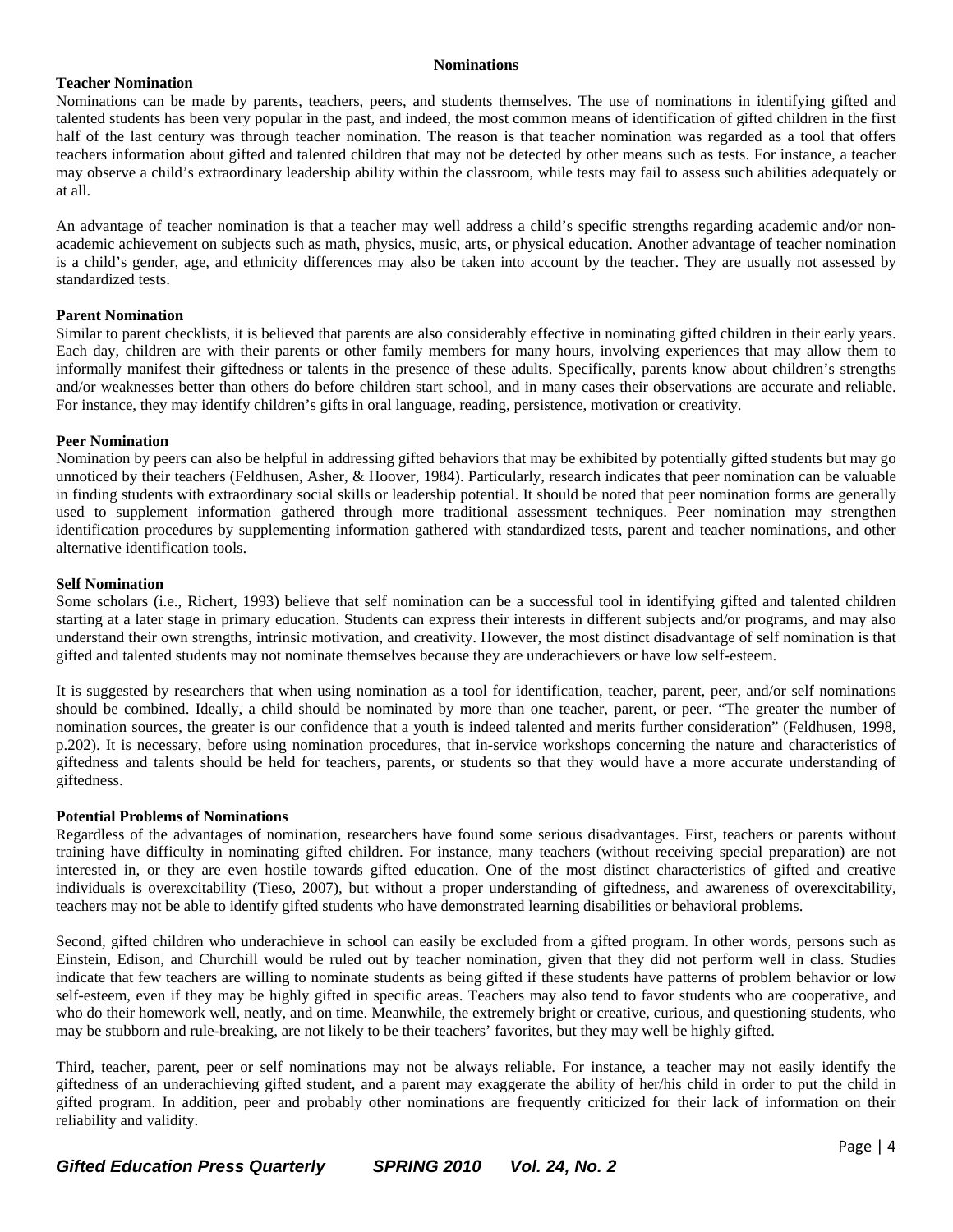#### **Identification Experiences in China and Hong Kong**

In the past twenty years, I have been teaching as well as conducting research projects in China, Hong Kong, and the United States. My interest in gifted education became stronger when I started to inquire into issues related to the identification of gifted children when I was a graduate student at the Hong Kong University many years ago. Nevertheless, my research direction was changed from identification to the conceptual issues of giftedness because I found very little information or research studies in the literature regarding identification procedures in China.

The reasons for the lack of information were quite straightforward: First, very few research studies conducted in China were written in English and published in international journals. Second, and perhaps most importantly, it seems that identification of the gifted and talented is mainly done through the national standardized examinations at the end of the primary grades, junior high school and high school. IQ tests have rarely been administered to identify gifted children. There is no official government policy on gifted education even today, but individual schools, especially some urban schools in major cities in China, have used school-based procedures and tests to select gifted children for specific programs and provisions. For instance, students with higher grades on math or English subjects are chosen to join math or English afterschool activities and competitions.

In Hong Kong, gifted education has received much attention recently, particularly since the establishment of the Hong Kong Academy of Gifted Education in 2008. However, procedures for identifying gifted and talented children appear to be little known amongst Hong Kong educationalists. Using the previously discussed procedures is still at a very preliminary stage. Most schools are subject to the principle of offering equal education opportunities to all students, and thus are unwilling to actively employ various identification tools to identify gifted children.

The results gathered from my interviews with thirty-eight parents of children between three and six years have indicated some myths and misunderstandings related to gifted children existing amongst these Hong Kong parents. They seem to believe that gifted children must be those who have behavioral and/or social-emotional problems. Such a biased and unjustified conception of giftedness among Hong Kong parents, and most likely also among others, including teachers, researchers, and government officials, has resulted in an untold number of gifted children in Hong Kong being neglected. Such negligence may easily lead to gifted children not being identified, and consequently leading to mistreatment or inadequate provisions for their education.

Since 2007, several primary and secondary students (from ages 9 to 14) have been offered acceptance by universities in Hong Kong. Almost all of these children were identified by their parents, and were provided with extra-curriculum activities in and outside of school with the persistence and strong support from their parents and even the schools. Exciting as this news is to Hong Kong citizens, there is a concern and question that has been raised: How many more gifted and talented students are not identified, and are not as lucky as those few students offered appropriate opportunities to thrive?

It should be pointed out that fortunately some initiatives have been launched by the government and some institutions regarding the education of gifted and talented children in Hong Kong. For instance, the Hong Kong Academy of Gifted Education (HKAGE) has started to use some identification tools for identifying gifted and talented students of all ages in certain subject areas. The Program of the Gifted and Talented (PGT) at the Chinese University of Hong Kong uses tests, as well as teacher nominations, to identify gifted primary and secondary students to participate in their Saturday and summer gifted programs.

#### **Practical Recommendations**

Here are some recommendations for parents and educators to consider in identifying gifted children: First, IQ tests or any checklists should not be used in isolation, even though standardized tests are believed to be very useful identification tools. A combination of screening and nomination tools will be more effective in identifying children with a variety of giftedness and talents in different areas.

Second, teachers, parents, and students should all be offered a part to play in identifying gifted and talented children. Ideally, we need a team of professionals, including teachers, school psychologists, parents, and students themselves, to assess and plan for each child, and to provide her/him with appropriate individualized education. When such team work is not feasible, we should try to combine whatever tools can used for identification purposes.

Third, with the ever-changing social-economic situation and the broadened process of globalization, educators are facing more complicated and diverse groups of students from various social-economic groups, ethnic and cultural backgrounds, and familial backgrounds. Identification of gifted children can be more difficult and challenging among such students. Thus, teachers need to equip themselves with the knowledge and skills that are suitable for identifying the gifted. The following recommendation can be helpful in identifying the gifted and talented in a multi-cultural classroom: Learn about the different cultures and backgrounds of your students, get to know more about what they value, and learn about the most popular topics they are interested in discussing.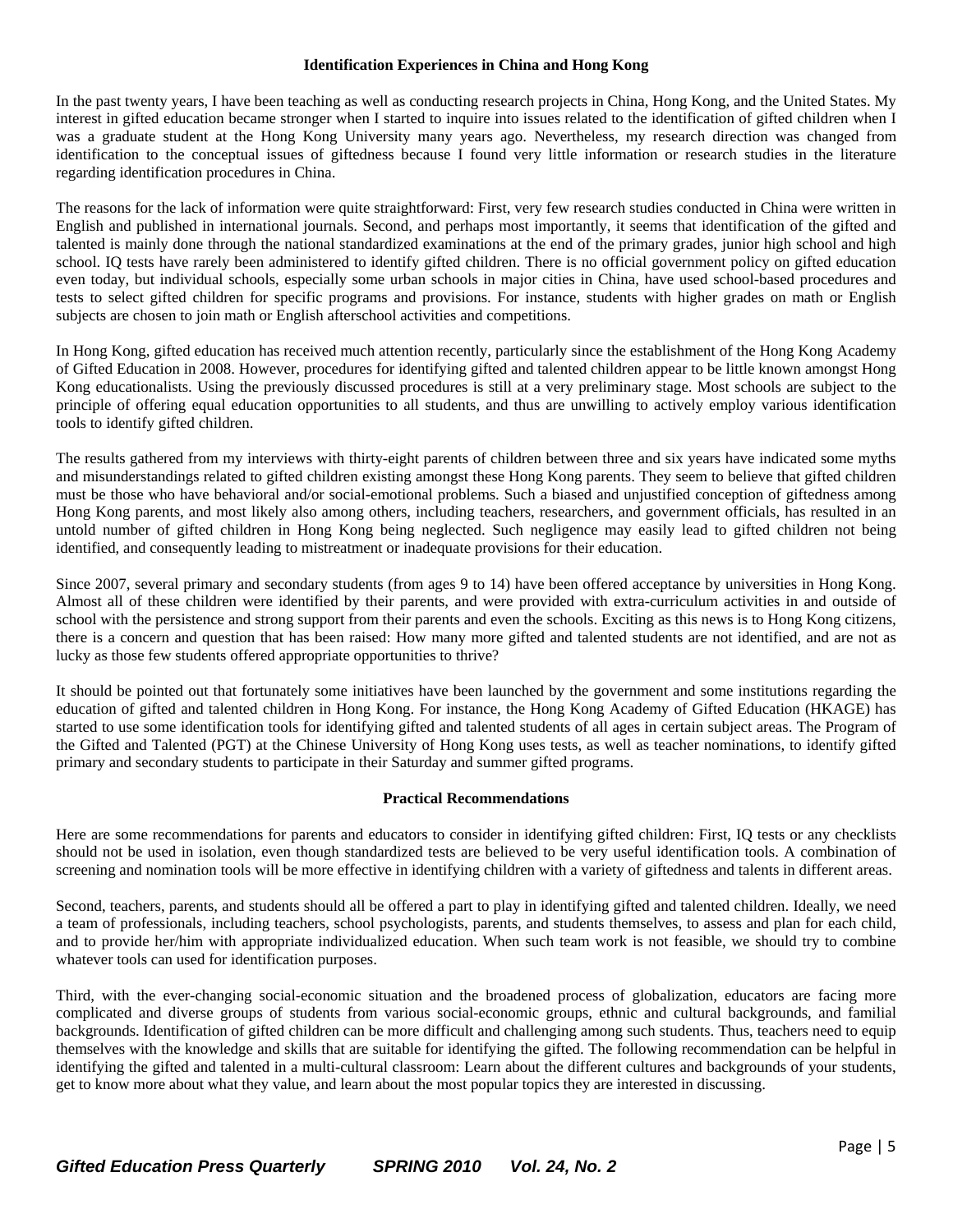#### **Summary**

One of the most political, economic, and certainly, educational goals of society should be to identify as many gifted and talented individuals as possible, and to nurture their talent development at every educational stage. It is hoped that teachers and parents will be more confident and competent in promoting gifted education when equipped with a better understanding of the concepts of giftedness, have more knowledge of the characteristics of gifted and talented children, and at least acquire some basic information and skills concerning the use of identification tools. They will also be more effective in supporting the gifted student population to better deal with any problems this group may encounter. In that event, the goal of identifying as many gifted students as possible will not be too far from being attained.

#### **References**

Assouline, S. G. (2003). Psychological and educational assessment of gifted children. In N. Colangelo and G.A. Davis (Eds.),  *Handbook of gifted education* (3rd ed., pp.124-125). Boston, MA: Allyn & Bacon.

Bracken, B. A., & Brown, E. F. (2008). Early identification of high-ability students: Clinical assessment of behavior. *Journal for the Education of the Gifted*, *31*(4), 403-426.

Feldhusen, J. F. (1998). Identification and assessment of talented learners. In J. VanTassel-Baska (Ed.), *Excellence in educating gifted & talented learners* (3rd ed.). Denver, CO: Love Publishing.

Feldhusen, J. F., Asher, J. W., & Hoover, S. M. (1984). Problems in the identification of giftedness, talent or ability. *Gifted Child Quarterly*, *28* (4), 149-156.

Fisher, M D. (2009). *Fisher Comprehensive assessment of giftedness*. Manassas, VA: Gifted Education Press.

Gardner, H. (1999). *Intelligence reframed: Multiple intelligences for the 21st century*. New York: Basic Books.

Gross, M. U. M. (2004). *Exceptionally gifted children* (2nd Ed.). London: Taylor & Francis Group.

Linden, K. W., Hoover, S. M. (1994). Understanding technical issues and problems in identifying the gifted. In J. B. Hansen, & S. M. Hoover (Ed.), *Talent development: Theories and practice* (pp. 27-47). Dubuque, IA: Kendall/Hunt.

Richert, E. S. (1993). *Richert teacher, parent and self nomination forms*. Ocean Grove, NJ: Global Institute for Maximizing Potential. Sternberg, R. S. (2003). Giftedness according to the theory of successful intelligence. In N. Colangelo & G. A. Davis (Eds.),

 *Handbook of gifted education* (3rd ed., pp.88-99). Boston, MA: Allyn & Bacon.

Tannenbaum, A. J. (1983). *Gifted children: Psychological and educational perspectives*. New York: MacMillan Publishing. Tieso, C. L. (2007). Patterns of overexcitabilities in identified gifted students and their parents. *Gifted Child Quarterly*, *51*(1), 11-22.

### **Varsity Academics®**

## **Will Fitzhugh**

#### *The Concord Review*

Gifted students, traditionally, have been called geeks, nerds, freaks, and wimps (or wimpesses—or whatever the female equivalent is). If they are particularly diligent academically, as well as good readers and competent writers, there is constant pressure from their peers to apologize for their academic inclinations, and to make every attempt to demonstrate their interest in sports, popular music and all the other preoccupations of their peers who are less diligent and less able academically. For the most part, the teachers of the gifted are at best ineffectual in changing that culture and seeing that the best students get the admiration and recognition they have earned.

By contrast, gifted athletes (always remembering that some who are intellectually gifted are also first-rate athletes) are celebrated by their peers and coaches, written up in the local media, or even in *PARADE MAGAZINE*, and offered, along with their trophies, the admiration of their school community.

Americans have decided that, while genes are as important a part of athletic success as they are for academic success, and while diligence is required for both, it is acceptable to praise athletes for their success and not acceptable to praise scholars at the school level to the same degree. Athletes who do well obviously tried hard, and for that they get rewarded, while scholars are probably "just smart" or "just gifted" and so cannot be recognized for having good genes, however great the diligence their achievements may have required.

Not only is this myopic and sadly biased in a misdirected way, it also has the effect of discouraging lots of students and their teachers from trying too hard academically. A high school student who spends hours out of school strengthening his neck for wrestling, or his legs for track, or his jump shot for basketball, is a model (see the movie *Hoosiers*), but just try to imagine a high school student who spends many extra hours outside of school doing academic work being treated as anything but a sad freak.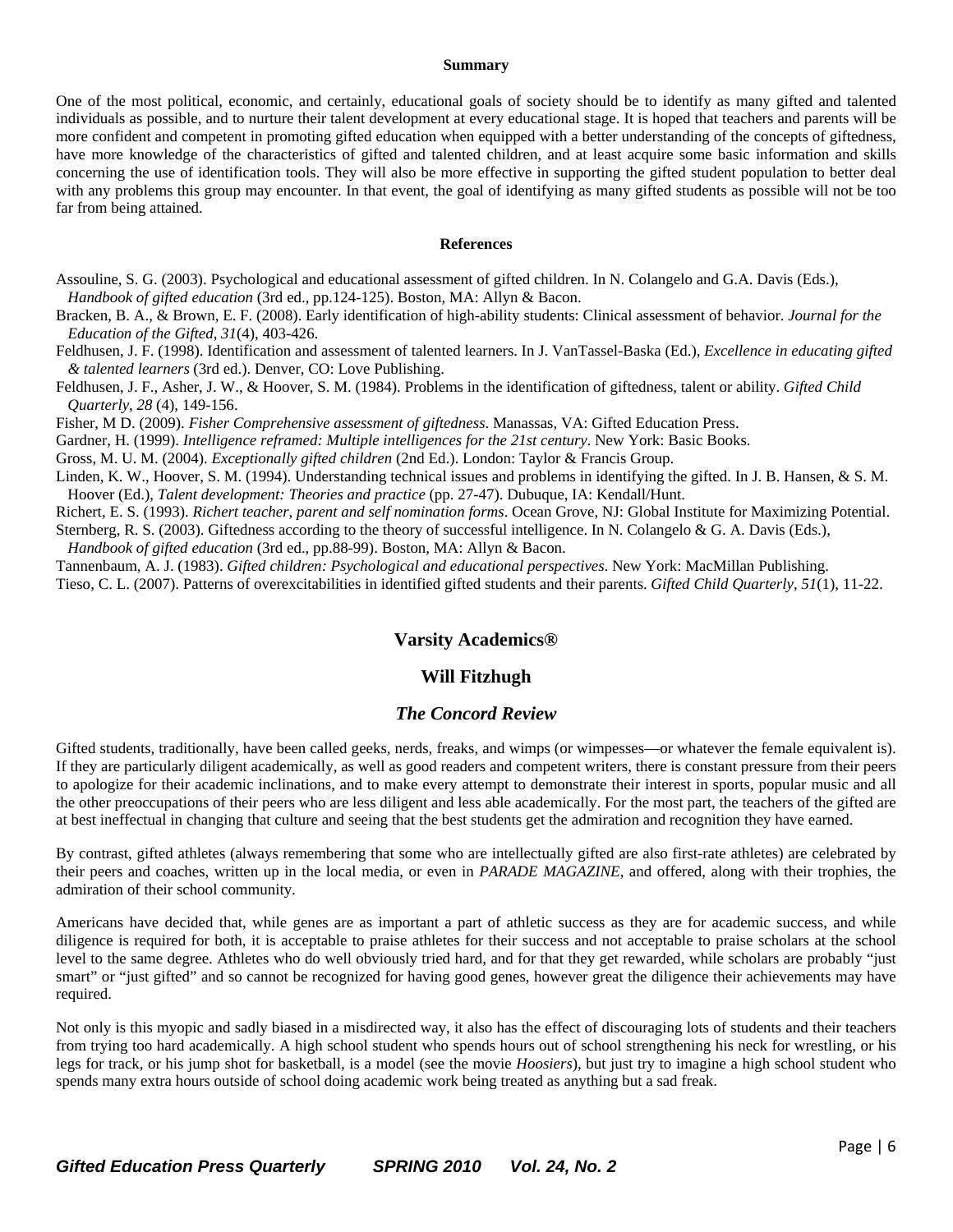Since 1987, I have published 890 exemplary history research papers in 81 issues with work from secondary students in 44 states and 36 other countries. While some of them are undoubtedly of high intelligence, all have been diligent in their research and writing. Although my own IQ is four standard deviations above the mean, my diligence has been, at least in my earlier days, nothing to write home about, which could clearly be seen in my academic record at Harvard. It is perhaps because of that lack in me that I particularly cherish the diligence of the high school students who have allowed me to publish their work.

When I started out to typeset the first issue in the fall of 1988, I expected each issue of eleven essays to be about 110 pages long. To my surprise, the length of the submissions grew, along with their quality, and I have now published issues of 285 pages, 277 pages, and the like. Essays which I thought earlier would end at 4,000 words have now become longer, such as the paper on the murder of Philip of Macedon in the Spring 2009 issue (13,000+ words by a girl from Arizona with four years of Greek and six years of Latin, headed now for Yale) and the one on the Soviet-Afghan War (15,000+ words by a boy from Georgia with an International Baccalaureate Diploma, headed for Harvard).

Letters from authors have indicated to me that seeing the exemplary work of their peers, something not routinely made possible in their schools, unlike the regular public demonstrations of the athletic skill of their peers, has on occasion inspired them to raise their own standards and to work harder to be considered for publication in the only public journal in the world for the academic papers of high school students.

Here are some sample author comments:

"The back copies you sent me were a great help. I want to thank the other students who have been published in *The Concord Review*; the quality of their articles was what I aspired to. In the future I will use their techniques, such as using more original sources, to enhance my writing." Ginger Gentile (East Hampton High School, then Columbia University)

"...Finally, I would be remiss if I did not thank you, on behalf of all students who have been called upon to attempt the seemingly insurmountable task of writing an in-depth history paper, for providing us with plentiful examples of good writing and good history. Your publication has helped us to see a way through the jungle." Jesse Esch (Archbishop Macdonald High School, then University of Alberta)

"In short, I would like to thank you not only for publishing my essay, but for motivating me to develop a deeper understanding of history. I hope that *The Concord Review* will continue to fascinate, challenge and inspire young historians for years to come." Emma Curran Donnelly Hulse (North Central High School, then Columbia University)

"The opportunity that *The Concord Review* presented drove me to rewrite and revise my paper to emulate its high standards. Your journal truly provides an extraordinary opportunity and positive motivation for high school students to undertake extensive research and academic writing, experiences that ease the transition from high school to college." (Pamela Ban, Thomas Worthington High School, then Harvard)

A few brave high school teachers have allowed their students to see the journal with work by their peers, but, as Broeck Oder of Santa Catalina School wrote in a letter to the Editor of the *New York Sun*: "Will Fitzhugh and *The Concord Review* have made invaluable contributions to the teaching and learning of high school history for more than twenty years. That more teachers have not utilized this remarkable resource to instruct, inspire, and motivate their students is both lamentable and indefensible."

If it is lamentable that more students have not been allowed to see and try to measure up to the exemplary academic work of their peers, what could the reason be? Not too long ago the reluctance of some teachers to do that put me in mind of this analogy:

There is an old story about a worker, at one of the South African diamond mines, who would leave work once a week or so pushing a wheelbarrow full of sand. The guard would stop him and search the sand thoroughly, looking for any smuggled diamonds. When he found none, he would wave the worker through. This happened month after month, and finally the guard said, "Look, I know you are smuggling something, and I know it isn't diamonds. If you tell me what it is, I won't say anything, but I really want to know." The worker smiled, and said, "wheelbarrows."

I think of this story when teachers find excuses for not letting their students see the exemplary history essays written by their high school peers for *The Concord Review*. Often they feel they cannot give their students copies unless they can "teach" the contents. Or they already teach the topic of one of the essays they see in the issue. Or they don't know anything about one of the topics. Or they don't have time to teach one of the topics they see, or they don't think students have time to read one or more of the essays, or they know something the high school author didn't know, or they worry about plagiarism, or something else. There are many reasons employed to keep this unique journal out of the hands of secondary students.

They are, to my mind, "searching the sand." The most important reason to show their high school students the journal is to let them see the wheelbarrow itself, that is, to show them that there exists in the world a professional journal that takes the history research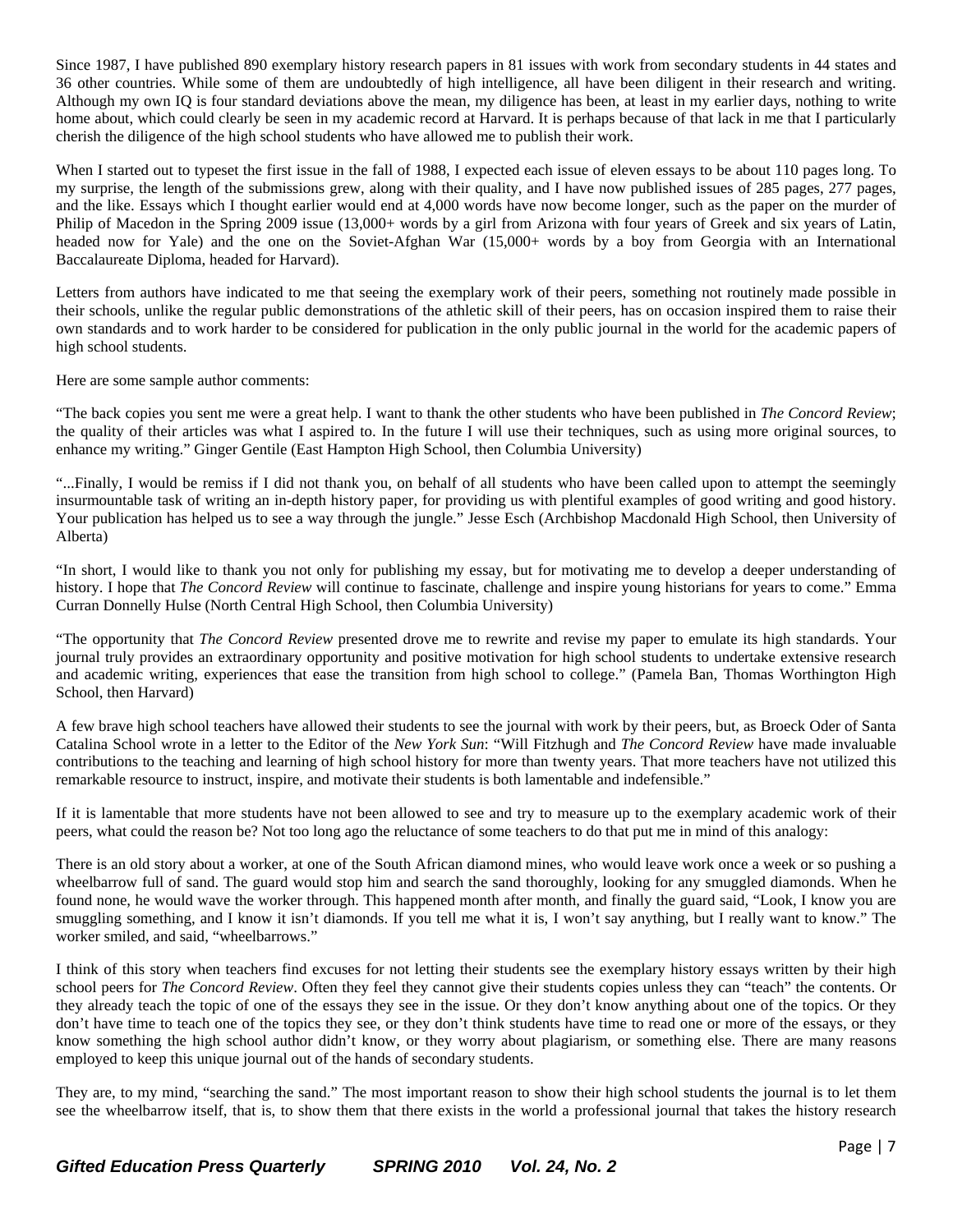papers of high school students seriously enough to publish them on a quarterly basis. Whether the students read all the essays, or one of them, or none of them, they will see that, for some of their peers, high school academic work is treated with respect. And that is a message worth letting through the guard post, whatever anyone may think about, or want to do something with, the diamonds inside.

But, again we confront the odd imbalance in the practices of having pep rallies, stadia, uniforms and all the other paraphernalia of school sports and the attendant celebration of athletic competition and success (or failure), while in academics we keep the best work, for the most part, a secret between the student, the teacher and a few close friends.

One path pursued by too many educators in an effort to make academics more palatable and more rewarding is to dumb them down, and those in the gifted world are not immune to this temptation.

The Johns Hopkins Center for Talented Youth, surely the Senior gifted program in the United Sates, identifies hundreds of highly able students each year and offers them summer programs of real intensity in Physics, Calculus, and the like, but when it comes to challenging them to write, they fall back on personal stories. They have a contest called "Creative Minds Imagine" in which they ask students to compose what look to me like expanded diary entries about some event in their own lives...Here is an excerpt from last year's First Place Winner.

"It is time to go snorkeling. I gather my gear, pull my mask over my head, and place the snorkel in my mouth. Just getting into the water, I slide on my fins and awkwardly waddle into the surf. I follow my father out, gently kicking my legs. Snorkeling is like a dream come true—I can swim with the fish in their homes. For a time, I can breathe under water, a skill we all lost at birth.

"As I swim on, gazing at all the fish, sea urchins, and coral, I am left to my own thoughts. There is no sound, save for my breathing and the soft pounding of the ocean. I relax, trying to forget that I shouldn't be able to breathe, telling myself that I am completely safe.

"To my right, I see a humuhumunukunukuapua'a, the state [HI] fish. Here, neon yellow tang. There's a pipefish, skinny and brown. They dart around like meteor showers, and then they are gone, hidden by the white coral. I float over coral mountains, squinting...

"A group of snorkelers is gathered in an area to our left. My father is curious, and we quickly join them. We discover a large, green turtle lazily swimming around in a circle, occasionally coming up for a breath. It swims right beneath my feet, so close that I have to be careful not to touch it. After a long while, my father and I swim away.

"Something is wrong with my snorkel. I begin to breathe hard, as if there's no oxygen (which there isn't). Water begins to leak into my eyes, and I am crying tears of salt. Then I burst out of the water, take my mask off, and flail around. Then I reposition my mask, close my eyes, and head toward the beach. Every so often, I look up and make sure I am still going the right way. I think how drowning would be a horrible way to die.

"Noticing that I am in mortal peril, my father swims over. We go back together. When we are safe, I tell him that my snorkel is too big. Relieved, I sit down on a chair and look for a bottle of cold water...."

One might ask, "Don't they also have an essay competition for serious academic papers by high school students, like the International Baccalaureate Extended Essays and the sort of papers published in *The Concord Review*?" Well, they should, perhaps, but they don't. When it comes to writing, most educators become all mushy and seem only interested in the personal experiences of students. And when they do ask for persuasive essays and the like they limit them to five paragraphs.

To give you an idea of the difference between a creative nonfiction paper by a high school student and the academic writing I have found they can do, here is a passage from one of this year's Emerson Prize winners: This student, valedictorian at her high school in Ohio, is now at Princeton. Her 11,958-word paper (including endnotes and bibliography) was on Irish Nationalism:

"...In Ireland, a powerful Protestant English minority ruled a predominantly Irish Catholic nation. Englishmen immigrated into Irish cities, creating new ethnic, religious, and class divides.<sup>2</sup> Cities progressed industrially faster than rural communities, where traditional customs persevered.<sup>3</sup> There was a 'chronic mismatch between education and opportunity,<sup>14</sup> and the Protestant aristocracy sought to maintain its political power over the lower classes.<sup>5</sup> All of these factors increased the ill feeling between English Protestants and Irish Catholics at the turn of the 20th century.

"Amidst the British intrusion, the Irish Catholic majority feared the dilution of their customs, and nationalism increased as Irishmen realized the need to preserve their cultural identity to distinguish them from the rest of Great Britain. The term 'Irish Irelander'<sup>6</sup> originated to characterize the true Irishman: Catholic and with Irish ancestry, learned in Irish folklore and competent in the speaking and reading of the Gaelic language.<sup>7</sup> As the national identity took hold, it became increasingly important to keep the 'mere Irish,'<sup>8</sup> the quintessential Irish citizens, in Ireland. Irish nationalists ultimately hoped to gain Home Rule, or local autonomy from Britain. It has been said that the Home Rule Movement displayed 'a blend of romantic idealism and an exaggerated moralism.<sup>'9</sup> While that may be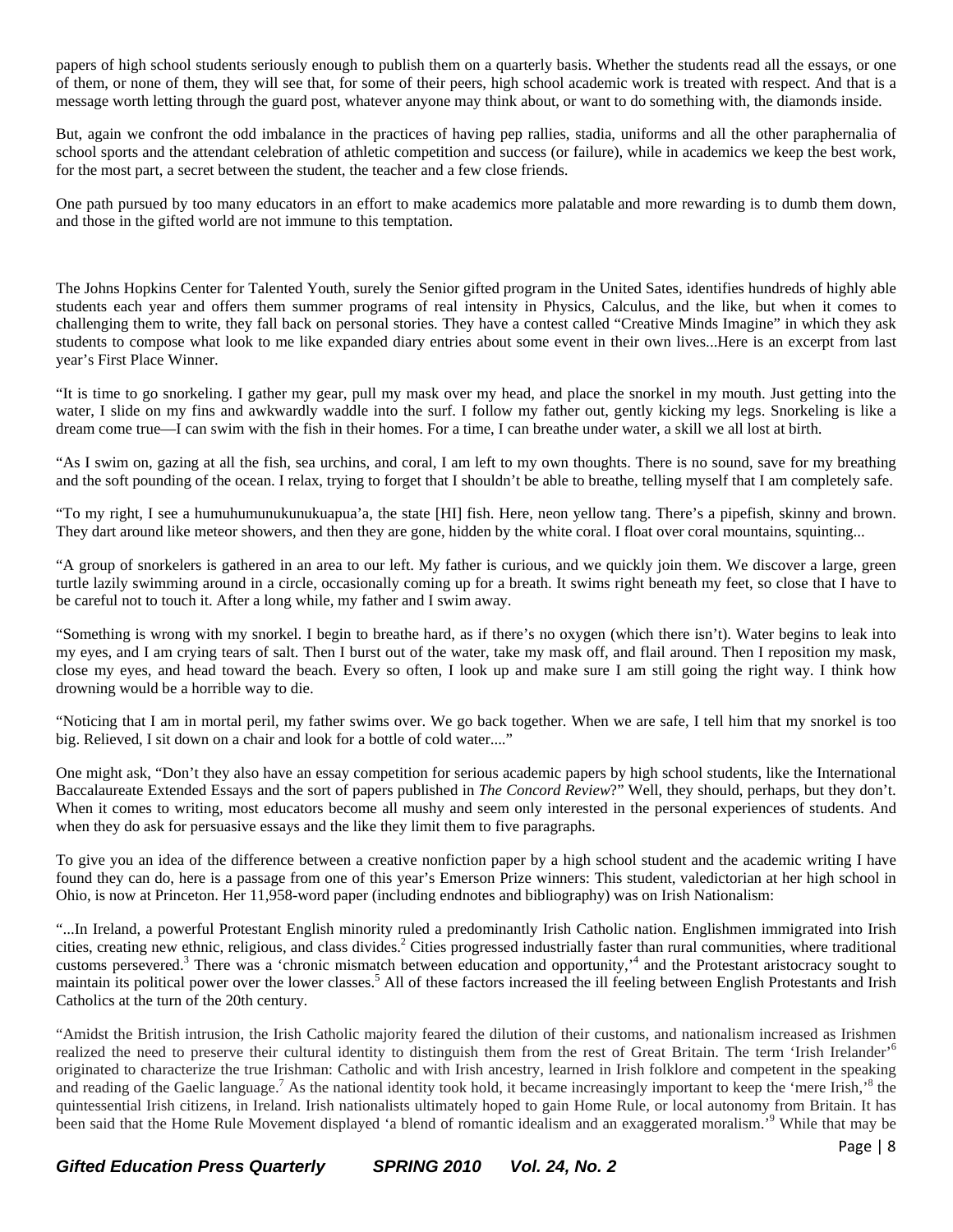true, as evident in the call to return to the glorified *Eire*<sup>10</sup> of fairy tales and in the emphasis on Irish Catholic chastity, a more sweeping description is even more prescient: 'Catholic nationalism made for exciting history lessons: Good versus Evil; heroic Irish Catholics defending their kind against the bottomless and inexplicable malevolence of English Protestants.<sup>'11</sup> Indeed, the divide between Catholic and Protestant, Irish and English, in most of Ireland was wide; the nationalists, and in many cases Catholic bishops and priests, sought to make it unbridgeable. These divisions led not only to the well-known political attempts for Home Rule, but also to the creation of a national identity rooted in the Catholic religion and Irish culture. Even as a cultural identity developed, nationalists struggled with how to include Protestant Irish..."

Of course, even some gifted high school students may not be ready to write papers like that, especially if they have not been guided in doing so over the years of their education, but it has been my experience that serious students who are given a chance to read such work by their peers may be inspired to take up the challenge of doing better academic work themselves.

We do not do our gifted students any favors by sparing them the effort to read nonfiction books and to write serious history research papers while they are still in school. For those who do not, no matter how gifted they may be, they will find themselves behind their peers who have met such standards and they will fight an uphill struggle in their adjustment to the nonfiction reading lists and research papers which the best colleges will ask them to manage.

[Varsity Academics® is a registered trademark of The Concord Review, Inc.]

# **Depression and the Gifted Child Stephie P. McCumbee University of North Carolina at Charlotte**

Even before the creation of gifted programs, there has been a strong interest in how giftedness affects the social and emotional needs of gifted students. After years of research, there are still "conflicting opinions and evidence concerning the prevalence of depression in the gifted population" (Jackson & Peterson, 2003, p. 177).

The first view is that gifted children are "prone to emotional or social difficulties due to their differences from the norm and heightened responses" (Jackson & Peterson, 2003, p. 177). Studies supporting this view state that gifted students may be vulnerable to isolation and loneliness and at risk for developing internalizing disorders (Peterson, 2006; Peterson & Ray, 2006; Reis & Renzulli, 2004).

The opposing view to this idea states that gifted children live comparable lives to their general education counterparts with no more depressive symptoms than peers not identified as gifted (Shaunessy, Suldo, Hardesty, & Shaffer, 2006). Studies supporting this view demonstrate that gifted children report feeling high levels of happiness and feel they have positive healthy relationships with their peers (Shaunessy, et al.; Peterson & Ray, 2006). Additionally, Jiannong, Ying, and Xingli (2008), show that gifted children use their positive self-concept and attitude to achieve their goals, partly contributing to their being studious and ambitious.

Although several perspectives are represented in the literature, a seemingly predominate one is that gifted children have built up protective barriers enabling them to cope with depressive disorders. Still, we cannot ignore the conflicting opinions existing in the literature regarding depression. The following section examines the overall perception of researchers and educators regarding depression in the gifted population.

#### **Depression and the Gifted Population**

The term "depression" has been used in many contexts; therefore, it is often hard to understand the magnitude of emotions accompanying the disorder. However, gifted and nongifted students struggle with its debilitating effects. The term depression in the literature review refers to the "combination of affective, cognitive, psychomotor, and vegetative manifestation that affects normal function" (Jackson and Peterson, 2006, p. 176). According to Jackson (1998), a depressive state describes a disorder in which the mood is "typified" by a deep feeling of sadness, feelings of "inadequacy," a sense of "despondency" and a decline in activities. This mood is often characterized by "pessimism, despair and related symptoms" (p. 215). Determining the nature of depression in gifted students is very difficult. Depression is an emotion which is hard to study empirically, and it is also under-diagnosed (Gardner, 2003, p.30). Jackson and Peterson (2003) suggest, that "issues related to defining giftedness, questions about research methodology, and the intrapsychic complexities of highly gifted individuals preclude fact finding" (p. 177). Due to research on depression in gifted students using different samples of students, making meaningful connections is challenging. Although empirical research is the preferred method of evaluating a phenomenon, it is typical to find qualitative studies when dealing with internalizing situations.

Page | 9 Jackson and Peterson (2003) state that there is research supporting the fact that depression is associated with suicide in gifted adolescents. There is evidence, as well, supporting the idea that many gifted people in history have suffered extensively from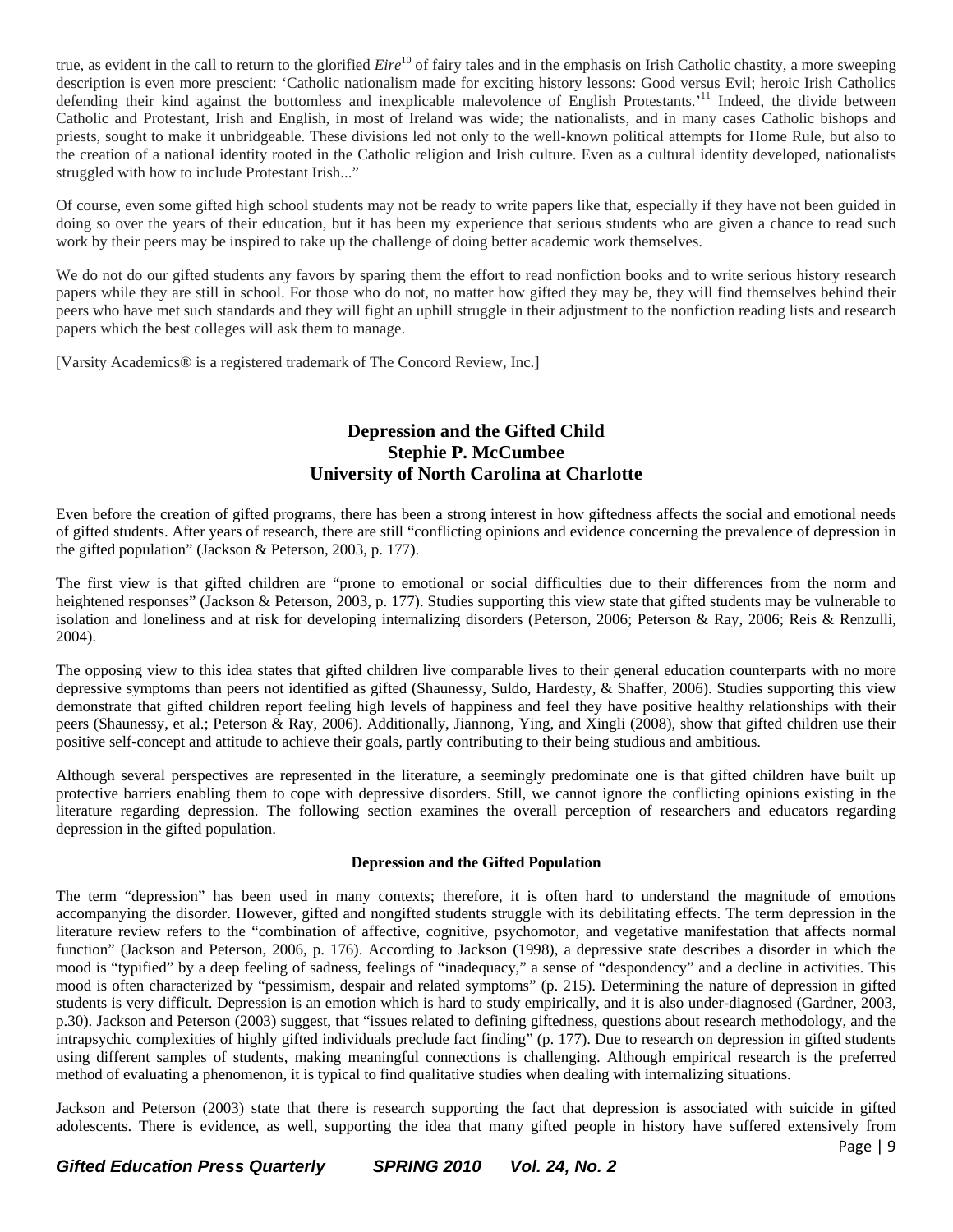depression in various forms (p. 177). The underlying question is whether the studies are valid, and whether giftedness plays a role in adolescent depression. According to Baker (1995), "there are no well-controlled studies of suicidal ideation or attempts of suicide in gifted adolescents" (p. 218). This could partially be because depression is an inward emotion that is difficult to measure. Instead, researchers must rely heavily on qualitative studies to obtain data.

In a phenomenological study of depression, Jackson (1998) suggests that depression within the gifted does exist. The suggested rationale for the depressive gifted child, according to Jackson, is that gifted children "prefer complexities," often finding themselves in situations offering "many contradictory ideas at one time" (p. 215). Although this information is true in some instances, it does not necessarily capture the perplexities of all gifted children. Typically the term gifted is accompanied by a persona of a well-behaved child who enjoys working hard. This is not always the case. Additionally, giftedness can present itself in a child who seems to be an underachiever, as well as a child who struggles to pay attention during reading class.

#### **Perfectionism**

Perfectionism is often viewed as one of the many negative aspects challenging gifted children on a daily bases. However, research suggests this is not always the case. Rice, Leever, Christopher, and Porter (2006) state that the current research regarding perfectionism has been inconsistent and inconclusive in whether it is linked to higher achieving students. If perfectionism is associated with gifted adolescents, it is undecided if it is a positive or negative attribute. Perfectionism has two "faces," one being maladaptive and the other being adaptive. Perfectionism in its maladaptive form can cause physical pain and psychological problems ranging from migraines, anxiety, depression and eating disorders. However, perfectionism in its adaptive form has been shown to have a positive effect on self esteem, social adjustment and academics. Generally speaking, adaptive characteristics present themselves in a maladaptive manner when accompanied by stress. This is because perfectionism can be accompanied by "unrealistic standards combined with relentless self-criticism" (p. 524). This toxic combination can cause gifted students to doubt themselves or become obsessed with making mistakes. Rice, et al. also note that "in its maladaptive form" perfectionism can be linked to "psychological and physical problems including depression" (p. 524).

Rice, et al. (2006) argue that although perfectionism is more evident in gifted populations than general education; this does not necessarily mean that perfectionism is problematic. Likewise, some speculations view perfectionism as a possible factor leading to an increased risk for suicide. Perfectionists also seem to struggle with relationships, perhaps increasing the chances of gifted students being isolated.

#### **The Opposing View**

While some researchers believe giftedness has major social and emotional hurdles for students, the opposing view should also be discussed. Research has shown that giftedness comes with its share of benefits (Peterson, 2006; Shaunessy, et al., 2006). Peterson states that "characteristics associated with giftedness mitigate the negative effects of adversity: problem-solving abilities, a sense of humor, moral regard, and involvement with a talent or hobby" (p. 45).

 A study published in 2006 by Shaunessy, Suldo, Hardesty, and Shaffer attempted to "compare the school and psychological functioning of 122 gifted and high-achieving students to that of 176 general education students educated in the same school" (p. 76). The study was conducted at one school where all students within three categories shared a building. Two instruments were used to gather data, one being a scale measuring school climate and the other being a questionnaire measuring self-efficacy.

The outcome of the study was that gifted children and high achieving students were less likely than regular education counterparts to affiliate with negative peers. There was no difference in feelings of loneliness, peer rejection, isolation or bullying. In fact, the high achieving and gifted students reported experiencing a better school climate and enjoying happiness with their friends (Shaunessy, et al., 2006.).

In a comprehensive study, Mueller (2009) explored a question educators have been asking for years. Do gifted adolescents struggle with depression more than their regular education counterparts? The sample used in this study was a purposeful sample of 1524 gifted and nongifted students ranging from 12 to 19 years old. There were slightly more males than females used in the study. The subjects were predominately White (75.6%) with the remainder being Black, Hispanic, Asian Pacific Islander and other. There were 762 nongifted students and 762 gifted students. Instruments used to gather data were a 19 item self-reporting scale that measured "depressive symptoms" (p. 6). Students reported how many times during the past week they felt 'sad' or 'happy' or 'depressed' (p. 7). Results of the scale indicated that gifted children reported feeling less 'depressed' than nongifted students (p. 11). The researchers then explored the "moderating effect of personal (self concept), family (parent-family connectedness) and school level (schoolbelonging) protective factors on depressive symptoms" in both gifted and nongifted students (p. 9). The results indicated no significant difference between the two groups in all three categories. However, gifted students were found to experience significantly less symptoms of depression than their regular education peers. The three most significant implications from this study were: (1) gifted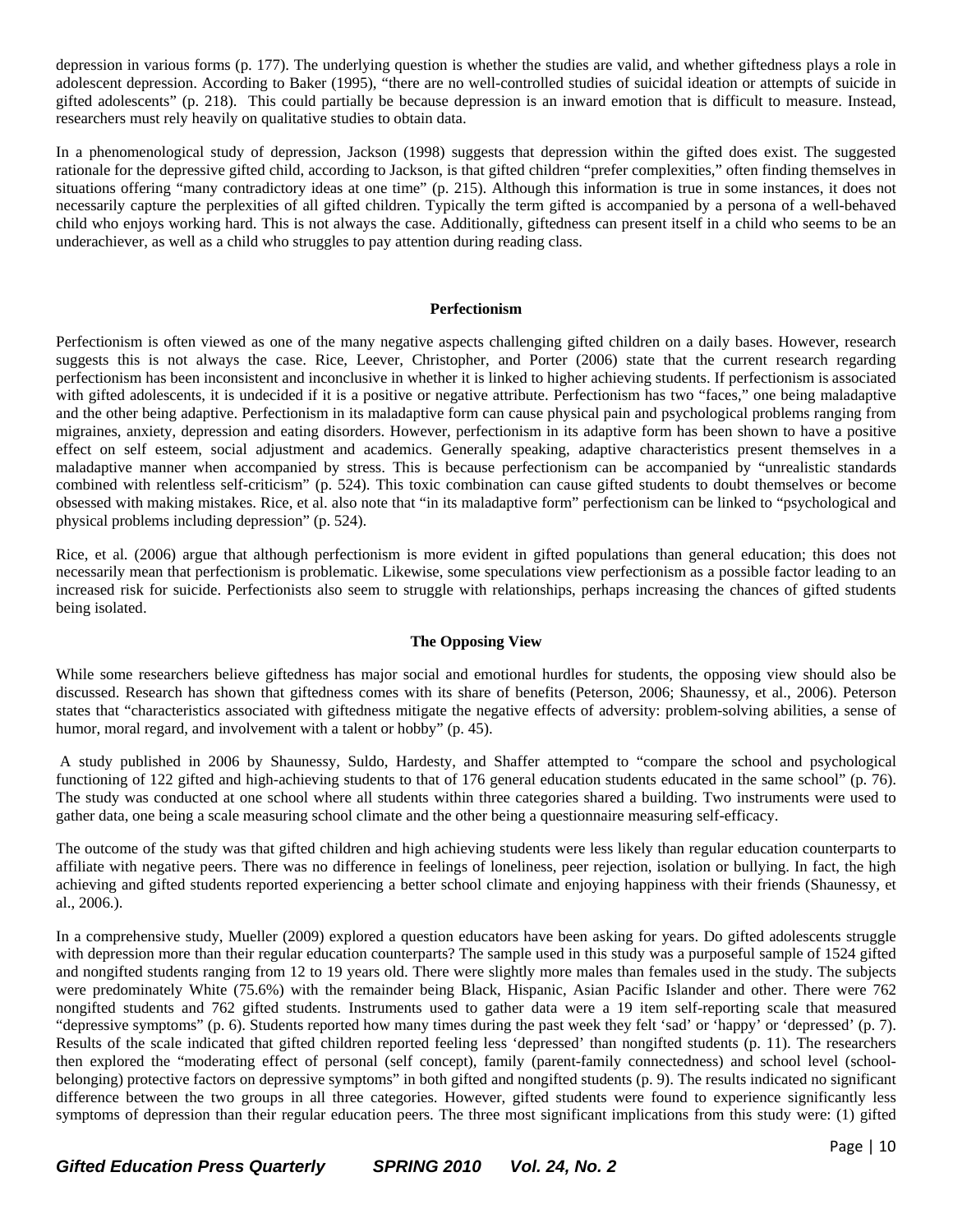students were significantly less depressed than their nongifted peers; (2) gifted Hispanic students were significantly more depressed than gifted White students, even with the presence of protective factors; and (3) for both gifted and nongifted students, "the protective factors were significant negative predictors of depression" (p. 11).

#### **Depression and Suicide Ideation**

With recent media attention concentrating on teenagers committing horrendous acts of violence, there has been unwanted attention placed on the gifted population. This newfound attention has allowed some to suspect that gifted children are unstable and struggle with depression. According to Cross, Gust-Brey, and Ball (2002), the suicide rates have increased drastically since the 1950's being considered the second leading cause of death among adolescents. In "virtually every age group," the rate of suicide has continued to increase over the "past four decades" (p. 247). In researching suicide in gifted adolescents, Baker (1995) examined 146 students from 3 subcategories: students who were classified as "exceptionally gifted," "academically gifted," and "academically average". The purpose of the study was to compare the prevalence of depression and suicide in gifted students and their regular education peers (p. 218). The study indicated that "academically able and exceptionally able students are not distinguishable from average students by differences in levels of depression or suicidal ideation" (p. 222). Although the study suggests that the academically gifted adolescents are not more susceptible to depression than regular education peers, this does not mean they are less depressed. "The implications of this finding are that educators of the gifted can expect to find approximately 10% of their high school-aged students experiencing clinically significant levels of depressive symptoms" (p. 218).

A comprehensive four year psychological autopsy completed by Cross, et al. (2002) on the suicide of a gifted student may allow one to examine the psyche of a gifted child dealing with depression. A psychological autopsy is a study used to "assess a variety of factors, including behaviors, thoughts, feelings, and relationships, of an individual who is deceased." This particular study tracked the child throughout his 21 years of life, looking for significant "events," "stages" and "milestones" (p. 251). The researchers used interviews and archival information (e.g., diaries, notes, journals, suicide notes) to obtain data (p. 251). Once they conducted numerous interviews with parents and friends of the victim as well as examining archival information, they looked for commonalities or themes "that may be valuable in the prediction of suicide within similar populations" (p. 251). The results indicated that the victim struggled with anger, depression, rage, mood swings and "poor impulse control" (p. 252). The victim shared three common themes with others who committed suicide: "romantic relationship difficulties, self-esteem difficulties (either by exaggeration or self-condemnation), and isolation from personal capability of disconfirming irrational logic" (p. 252). He also had warning signs in several categories, such as behavior problems and withdrawal.

When looking at this case and comparing it with three other case studies of suicide, Cross, et al. (2002) found commonalities such as overexcitabilites; expressed polarized, hierarchical, egocentric value systems; engaged in public discussions of attempting suicide; and expressed behaviors in agreement with Dabrowski's Level II or III of Positive Disintegration (p. 252).

#### **Counseling**

Implications from studies presented in this literature review suggest that more work is necessary at the school level to help children, gifted or not, deal with depression. These students need to be evaluated by counselors to ensure that their needs are met. "In general, their counseling needs may be outside of the awareness of teachers and school counselors until one of the well endowed suddenly underachieves in middle school, drops out of college, develops an eating disorder, or commits suicide" (Peterson, 2006, p. 45). Educators need to be more proactive in making sure students demonstrating any signs of depression are taken seriously. Being proactive will ensure that there will be little or no "red flags" left unnoticed. Proper training for teachers and staff is advisable. Baker (1995) suggests that educators should be aware that 10% of their students could be suffering from depression. The study also suggests that teachers need to have training in "recognizing and intervening with depressed students in their classroom." Not only do people in the education profession need training in these areas but so do students. Students could greatly benefit from strategies teaching them how to handle stress and use coping mechanism for difficult situations (p. 223).

#### **Conclusion**

Do gifted students struggle with depression to a greater or lesser degree than their regular education counterparts? Due to conflicting studies, it is hard to form a judgment supporting either view. The literature reviewed thus far indicates that most researchers cannot find causal relationships supporting one or the other. Although some studies have stated that variables like perfectionism could play a role in the relationship, research is too inconclusive to state that perfectionism causes depression in gifted adolescents. Limited studies have been performed to understand whether depression significantly affects gifted students. However, the literature does recommend that more "personnel preparations at the secondary level for teachers, administrators and guidance counselors should include information and strategies to support the emotional and cognitive development of intellectually and academically gifted and highachieving students" (Shaunessy, et al., 2006, p. 87). Educators need training to help them identify the signs of depression. They also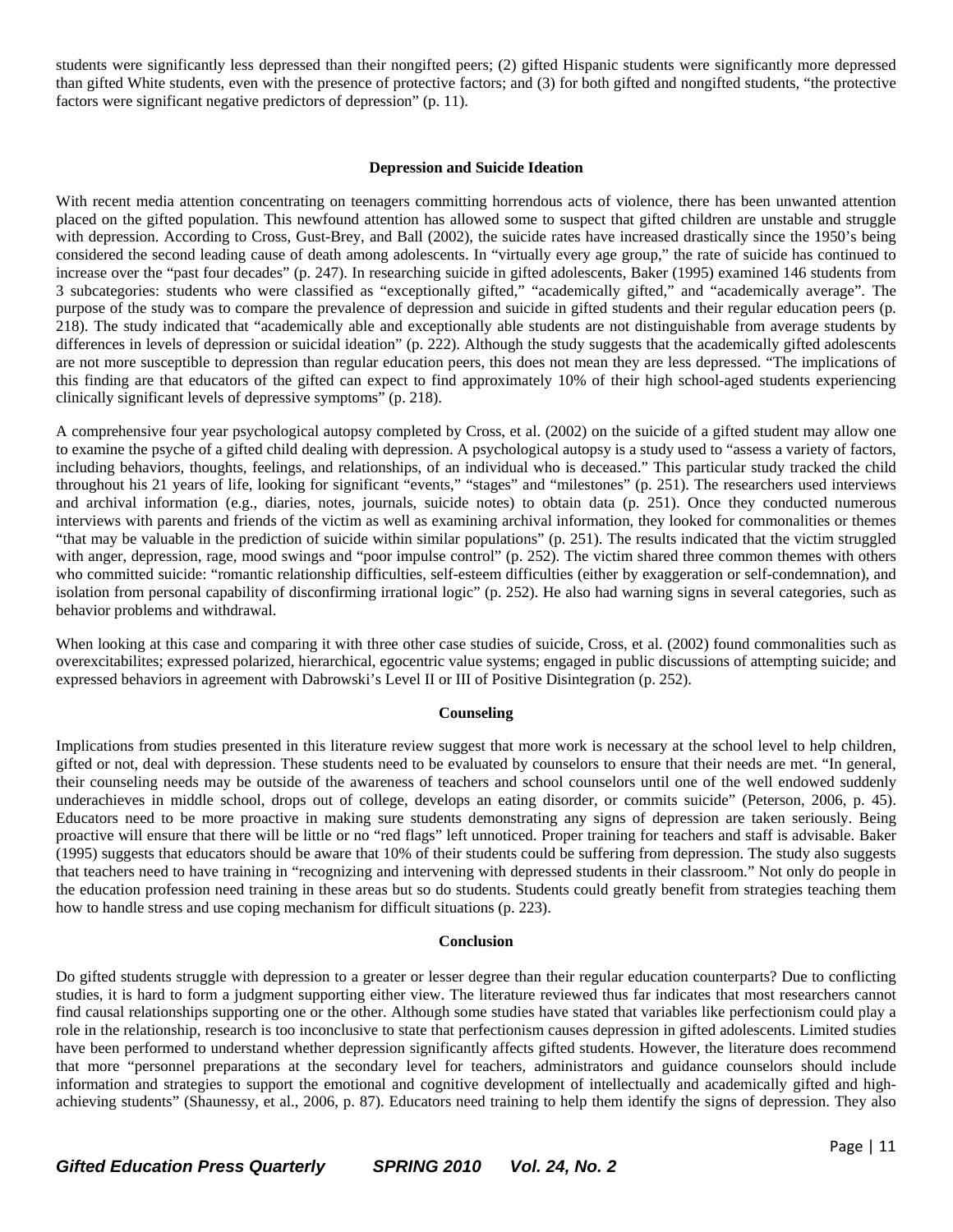need training which teaches them how to meet the needs of every child in their class. Making sure that each student's needs are met, and that he or she feels connected to the class is an effective way to demonstrate the student's worth within the school.

#### **References**

- Baker, J. (1995). Depression and suicidal ideation among academically gifted students. *Gifted Child Quarterly, 39*(4), 218-223. Cross, T., Gust-Brey, K., and Ball, P. (2002). A psychological autopsy of the suicide of an academically gifted student: Researchers' and parents' perspectives. *Gifted Child Quarterly, 46*(4), 247-264.
- Gardner, S. (2003). The unrecognized exceptionality: Teaching gifted adolescents with depression. *English Journal*, 92(4), 28-32.
- Jackson, P. (1998, February). Bright star—black sky. *Roeper Review*, *20*(3), 215-221. Retrieved February 10, 2009, from Academic Search Premier database.
- Jackson, S., & Peterson, J. (2003). Depressive disorder in highly gifted adolescents. *The Journal of Secondary Gifted Education, 14*(3), 175-186.
- Jiannong, S., Ying, L., & Xingli, Z. (2008). Self-Concept of Gifted Children Aged 9 to 13 Years Old. *Journal for the Education of the Gifted*, *31*(4), 481-499. Retrieved from Education Research Complete database.
- Mueller, C. E.. (2009). Protective factors as barriers to depression in gifted and nongifted adolescents. *Gifted Child Quarterly, 53*(1), 3-14.
- Neihart, M. (2002). Gifted children and depression. In M. Neihart, S. Reis, N. Robinson, & S. Moon (Eds.), *The social and emotional development of gifted children: What do we know?* (Ch. 10, pp. 93-101). Washington, D.C.: The National Association for Gifted Children.
- Peterson, J. (2006, October). Addressing counseling needs of gifted students. *Professional School Counseling*, *10*(1), 43-51. Retrieved November 6, 2008, from Academic Search Premier database.
- Peterson, J. S., & Ray, K. E. (2006). Bullying and the gifted: Victims, perpetrators, prevalence, and effects. *Gifted Child Quarterly*, *50*(3), 252-269.
- Reis, S., & Renzulli, J. (2004, January). Current research on the social and emotional development of gifted and talented students: Good news and future possibilities. *Psychology in the Schools*, *41*(1), 119-130. Retrieved November 6, 2008, from Academic Search Premier database.
- Rice, K., Leever, B., Christopher, J., & Porter, D. (2006). Perfectionism, stress, and social (dis)connection: A short-term of hopelessness, depression, and academic adjustment among honors students. *Journal of Counseling Psychology, 53*(4), 524-534.
- Shaunessy, E., Suldo, S. M., Hardesty, R. B., & Shaffer, E. J. (2006). School functioning and psychological well-being of International Baccalaureate and general education students: A preliminary examination. *Journal of Secondary Gifted Education*,  *17*(2), 76-89.

# **Jeff Shaara: Gifted Writer of Military Fiction**

# **Michael E. Walters Center for the Study of the Humanities in the Schools**

" 'Gentlemen, I agree that this operation carries risk, but the greatest risk is to the enemy. We must not forget that the purpose of the airborne operation is to disrupt and destroy the enemy behind his beachfront fortifications. . . .' " spoken by General James M. Gavin, from **The Steel Wave** (2008, Ballantine Books, p. 65).

In 2009 Jeff Shaara completed his series on the European Theatre of World War Two. The first book was **The Rising Tide** (2006, Ballantine Books). It was about the campaigns in North Africa and Sicily – the combat teaching academies for American and British armed forces where generals such as George Patton and Bernard Montgomery (British) learned their craft, skills and strategies. They learned how to use paratroopers and armored forces as important aspects of military warfare. The second book was **The Steel Wave** (2008, Ballantine Books), a novel describing the successful landing on Omaha Beach (June 6, 1944) that was the beginning of the end for Nazi Germany. This military achievement was a major joint project of American and allied armed forces that ranks among the most successful accomplishments of planning, training, coordination and logistics ever performed on a military level. The third book, **No Less Than Victory** (2009, Ballantine Books), was the agonizing account of the bravery, dedication and determination that stopped the Nazi counteroffensive near the French, Belgium and Luxembourg borders. The "Battle of the Bulge" was waged in the worst winter conditions in modern European history.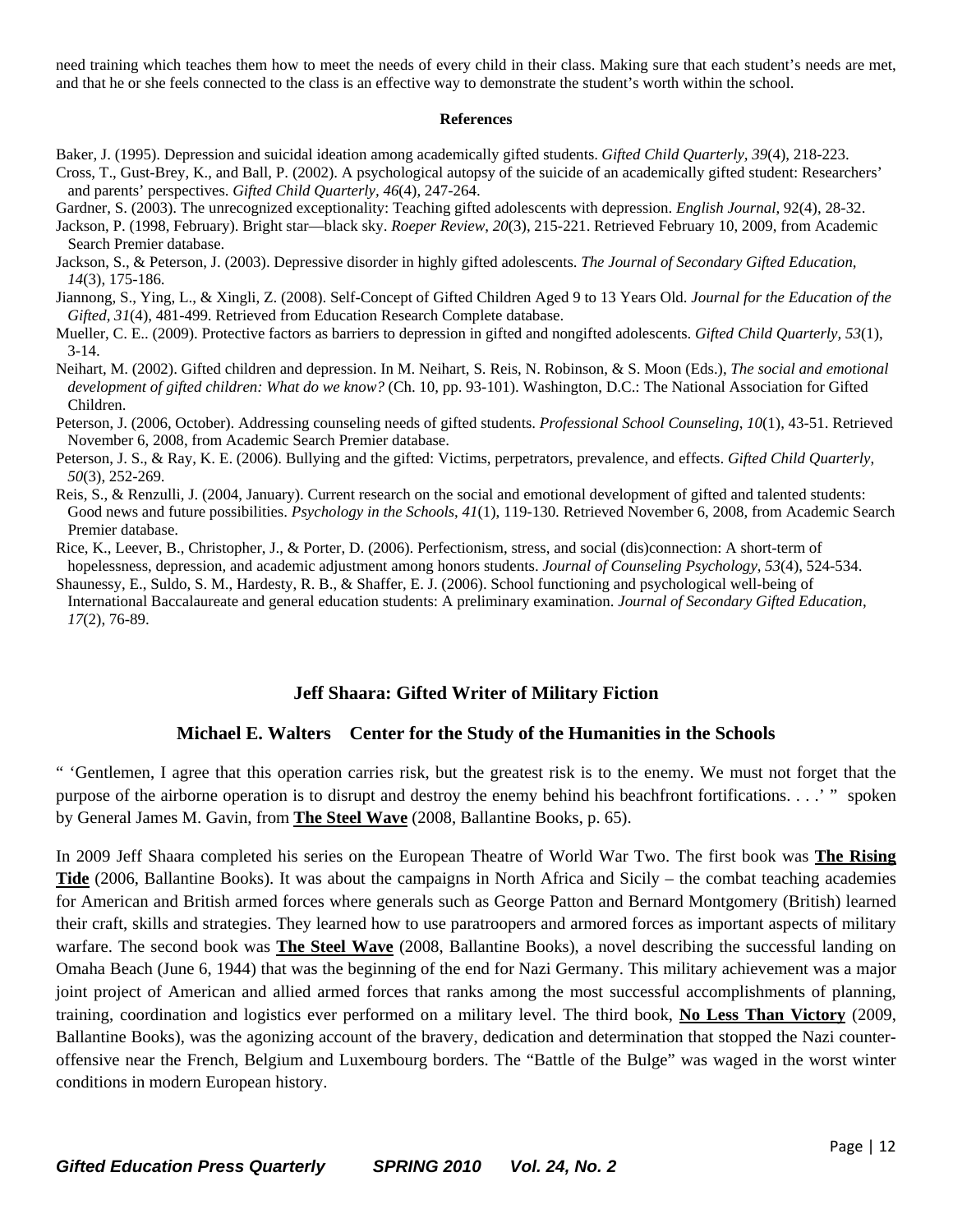We are now at a crucial juncture regarding historical memories of this period, 1942-45. Everyday there is erosion of eye witness participants as indicated by obituaries. Jeff Shaara's books are constructed upon the memory of individuals who experienced these struggles. He writes what can be described as living history, a style of historical fiction that makes archival accounts more relevant to future generations. What gifted students should grasp is that these events were not movies or television shows, but humanity in action. Furthermore, it is important for them to comprehend the experiences of the people that fought, suffered and made the supreme sacrifice.

Shaara demonstrates how each of the specific military goals was a series of personal challenges that demanded the highest intellectual, psychological and physical abilities. A good example is the opening account in **The Steel Wave** about a group of British commandos on a scouting mission on Omaha Beach. Their mission was to collect rocks and soil samples so that engineers could estimate the physical landscape. Here is a part of Shaara's description of the commandos' foray: "Their mission was absurdly simple: Gather samples of the sand and rock on Omaha Beach. . . .If that silt was too soft to support the weight of trucks, tanks, and other armored vehicles, an amphibious landing on Omaha Beach simply wouldn't work." (p. 8) "On this night, Dundee's mission had much more to do with engineering than combat, the men armed only with their knives, since any weapons fire was certain suicide." (p. 9)

The author also gives another account of intellectual ingenuity that successfully duped the Nazi military elite into believing that the landings were going to be at Calais and not Normandy. This subterfuge took a great deal of trickery. Specific parts of England and Scotland were deceptively designed as if they were sites for the future invasion of Occupied France. General Patton played a role in this deception as if he was a movie star supervising dramatic military war games. Nazi reconnaissance planes observed General Patton and reported this misinformation to their general staff. Because of this major deception, the Nazis neglected their defenses in the Normandy area.

Gifted students will benefit from Shaara's books by seeing the myriad of skills and expertise necessary to accomplish this enormous victory, and they will learn that we all stand on the shoulders of democracy's gifted giants.

# **Latest Books from Gifted Education Press – See Our Web Site for Details. Please Order Our Books!**

# *Heroes of Giftedness: An Inspirational Guide for Gifted Students and Their Teachers — Presenting the Personal Heroes of Twelve Experts on Gifted Education*

**(ISBN 0‐910609‐58‐6)**

**Maurice D. Fisher, Ph.D. & Eugenia M. Fisher, Ed.D., Editors**

**Michael E. Walters, Ed.D. & Harry T. Roman, M.S., Senior Writers**

# **COST: \$25.00 + \$2.50 (10% P&H). Total = \$27.50.**

# *Energizing Your Gifted Students' Creative Thinking & Imagination: Using Design Principles, Team Activities, and Invention Strategies*

*A Complete Lesson Guide for Upper Elementary and Middle School Levels*

# **(ISBN 0‐910609‐57‐8)**

**Harry T. Roman Technology/Engineering Educator East Orange, New Jersey**

# **COST: \$22.00 including P&H.**